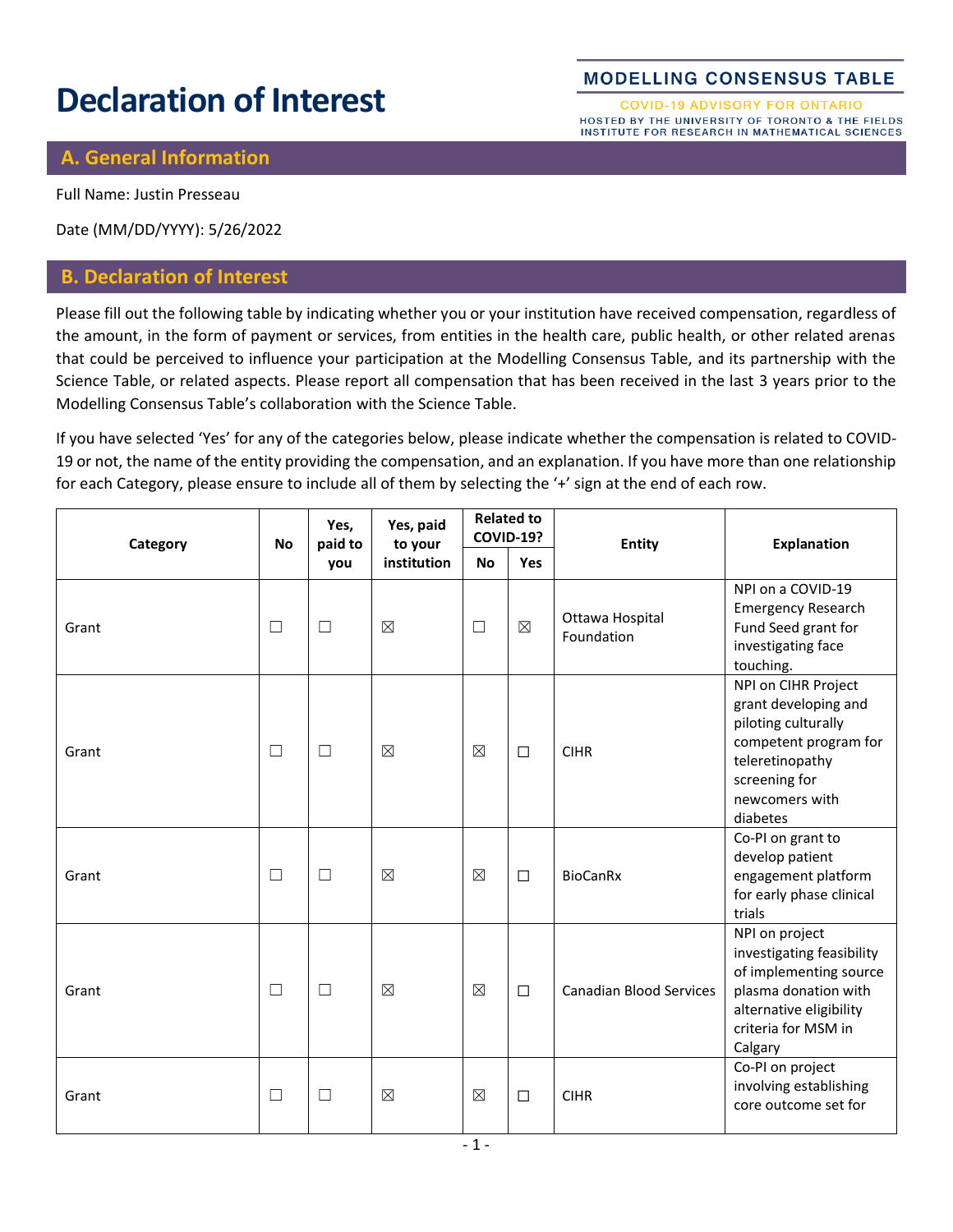|       |             |        |             |             |             |                                | subarachnoid                                   |
|-------|-------------|--------|-------------|-------------|-------------|--------------------------------|------------------------------------------------|
|       |             |        |             |             |             |                                | hemorrhage research                            |
|       |             |        |             |             |             |                                | Co-PI on project to<br>systematically apply e- |
|       |             |        |             |             |             |                                | progrognistication tool                        |
| Grant | $\Box$      | $\Box$ | $\boxtimes$ | $\boxtimes$ | $\Box$      | AMS-OSSU                       | to improve end-of-life                         |
|       |             |        |             |             |             |                                | conversations and                              |
|       |             |        |             |             |             |                                | decision making in the                         |
|       |             |        |             |             |             |                                | community                                      |
|       |             |        |             |             |             |                                | NPI - analysis of CLSA                         |
|       |             |        |             |             |             |                                | data on clustering of                          |
| Grant | $\Box$      | $\Box$ | $\boxtimes$ | $\boxtimes$ | $\Box$      | <b>CIHR</b>                    | behaviours in older                            |
|       |             |        |             |             |             |                                | adults                                         |
|       |             |        |             |             |             |                                | Co-PI on project to build                      |
|       |             |        |             |             |             |                                | patient partnerships to                        |
| Grant | $\Box$      | $\Box$ | $\boxtimes$ | $\boxtimes$ | $\Box$      | OSSU                           | accelerate bench to                            |
|       |             |        |             |             |             |                                | bedsite translation of                         |
|       |             |        |             |             |             |                                | new therapies                                  |
|       |             |        |             |             |             |                                | NPI on project                                 |
|       |             |        |             |             |             |                                | investigating feasibility                      |
|       |             |        |             |             |             |                                | of implementing source                         |
| Grant | $\Box$      | $\Box$ | ⊠           | $\boxtimes$ | $\Box$      | <b>Canadian Blood Services</b> | plasma donation with                           |
|       |             |        |             |             |             |                                | alternative eligibility<br>criteria for MSM in |
|       |             |        |             |             |             |                                | London                                         |
|       |             |        |             |             |             |                                | Co-PI SPOR Innovative                          |
|       |             |        |             |             |             |                                | Clinical Trial on de-                          |
| Grant | $\Box$      | $\Box$ | ⊠           | $\boxtimes$ | $\Box$      | <b>CIHR</b>                    | implementing low value                         |
|       |             |        |             |             |             |                                | care                                           |
|       |             |        |             |             |             |                                | NPI meeting grant to                           |
|       |             |        |             |             |             |                                | discuss results of                             |
| Grant | $\Box$      | $\Box$ | $\boxtimes$ | $\boxtimes$ | $\Box$      | <b>CIHR</b>                    | Cochrane review of                             |
|       |             |        |             |             |             |                                | implementation                                 |
|       |             |        |             |             |             |                                | intentions literature                          |
|       |             |        |             |             |             |                                | Co-PI of project on                            |
| Grant | П           | $\Box$ | $\boxtimes$ | $\boxtimes$ | $\Box$      | <b>CIHR</b>                    | understanding decision                         |
|       |             |        |             |             |             |                                | making in organ                                |
|       |             |        |             |             |             |                                | donation                                       |
|       |             |        |             |             |             |                                | Co-PI on project to                            |
|       | $\Box$      |        | $\boxtimes$ | $\boxtimes$ |             |                                | enable tailored<br>feedback to reduce low      |
| Grant |             | $\Box$ |             |             | $\Box$      | <b>CIHR</b>                    | value tests in critical                        |
|       |             |        |             |             |             |                                | care                                           |
|       |             |        |             |             |             |                                | Co-I behavioural science                       |
|       |             |        |             |             |             |                                | approach to assess                             |
|       |             |        |             |             |             |                                | predictors and                                 |
| Grant | $\boxtimes$ | $\Box$ | $\Box$      | $\Box$      | $\boxtimes$ | <b>CIHR</b>                    | prevalence of COVID19                          |
|       |             |        |             |             |             |                                | related mental health                          |
|       |             |        |             |             |             |                                | issues                                         |
|       |             |        |             |             |             |                                | Co-I feasibility study of                      |
| Grant | $\boxtimes$ | $\Box$ | $\Box$      | $\boxtimes$ | $\Box$      | <b>Canadian Blood Services</b> | plasma donation                                |
|       |             |        |             |             |             |                                | program for MSM in                             |
|       |             |        |             |             |             |                                | Montreal                                       |
| Grant | $\Box$      | $\Box$ | $\boxtimes$ | $\boxtimes$ | $\Box$      | <b>Canadian Blood Services</b> | Co-I on project looking                        |
|       |             |        |             |             |             |                                | at point of care                               |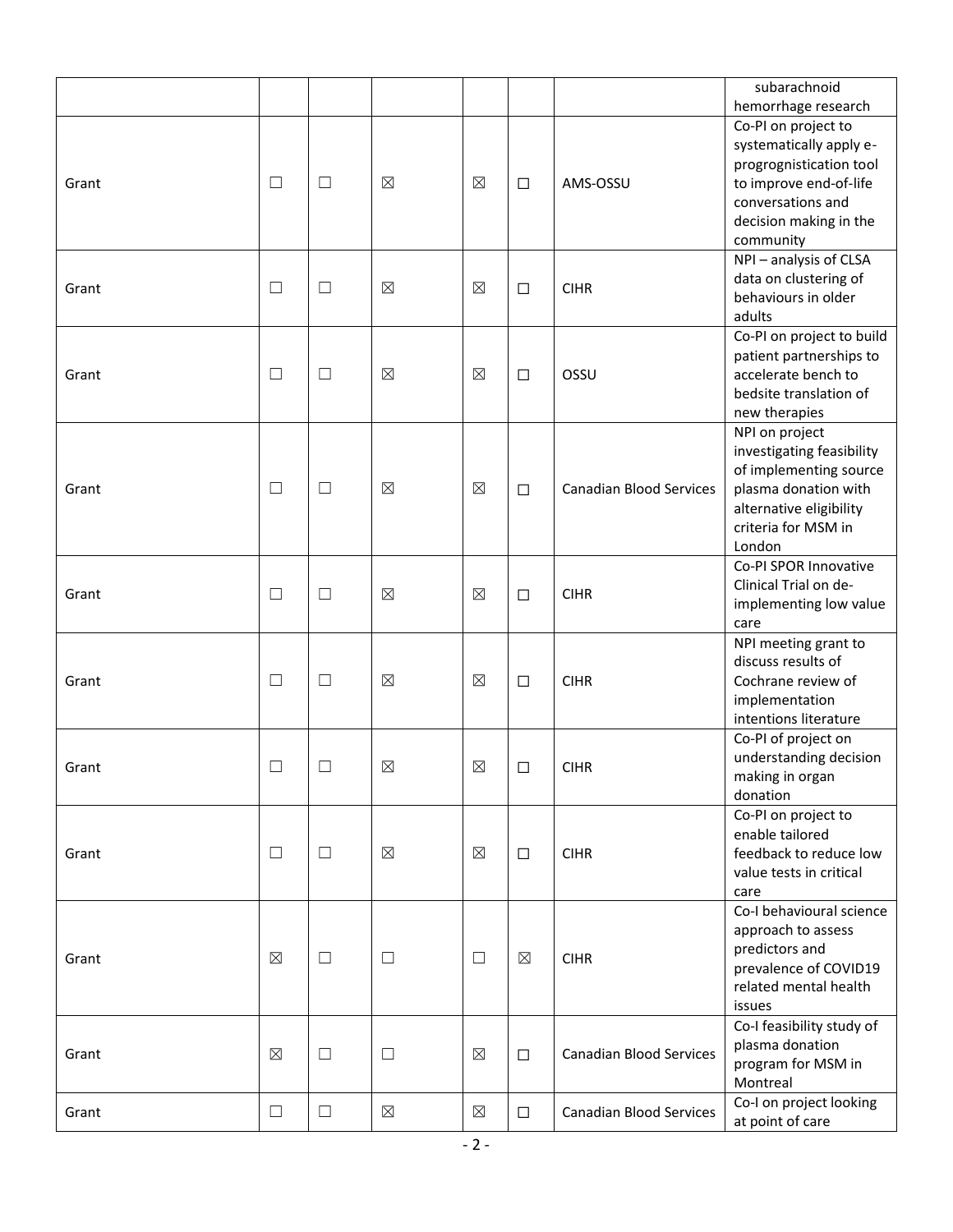|       |             |        |             |             |             |                          | hemoglobin accuracy<br>and transfusion<br>outcomes                                                        |
|-------|-------------|--------|-------------|-------------|-------------|--------------------------|-----------------------------------------------------------------------------------------------------------|
| Grant | ⊠           | $\Box$ | $\Box$      | $\Box$      | $\boxtimes$ | <b>CIHR</b>              | Co-I on project looking<br>at scalable,<br>customizable digital<br>health comms materials<br>for COVID-19 |
| Grant | $\Box$      | $\Box$ | $\boxtimes$ | $\boxtimes$ | $\Box$      | <b>Stem Cell Network</b> | Co-I on phase 1 trial on<br>MSCs for<br>underdeveloped lungs                                              |
| Grant | $\Box$      | $\Box$ | $\boxtimes$ | $\boxtimes$ | $\Box$      | <b>OIRMD</b>             | Co-I on team grant to<br>accelerate translation of<br>innovative neonatal cell<br>therapy                 |
| Grant | $\Box$      | ⊔      | $\boxtimes$ | $\boxtimes$ | $\Box$      | <b>TOHAMO</b>            | Co-I: telemedicine for<br>sexual assault and<br>domestic violence<br>survivors                            |
| Grant | $\boxtimes$ | $\Box$ | $\Box$      | $\boxtimes$ | $\Box$      | <b>CIHR</b>              | Co-I: surveillance<br>system for late effects<br>of treatment in<br>childhood cancer<br>survivors         |
| Grant | $\Box$      | ⊔      | $\boxtimes$ | $\boxtimes$ | $\Box$      | <b>CIHR</b>              | Co-I: framework for<br>involving patients in<br>preclinical lab work                                      |
| Grant | $\Box$      | $\Box$ | $\boxtimes$ | $\boxtimes$ | $\Box$      | <b>CIHR</b>              | Co-I: using behavioural<br>science to understand<br>and improve<br>participation in clinical<br>trials    |
| Grant | $\boxtimes$ | $\Box$ | $\Box$      | $\boxtimes$ | $\Box$      | <b>CIHR</b>              | Co-I: optimising audit<br>and feedback                                                                    |
| Grant | $\Box$      | $\Box$ | $\boxtimes$ | $\boxtimes$ | $\Box$      | <b>CIHR</b>              | Co-I: scoping review of<br>patient and public<br>involvement                                              |
| Grant | $\Box$      | $\Box$ | $\boxtimes$ | $\boxtimes$ | $\Box$      | <b>CIHR</b>              | Co-I methods and<br>applications group for<br>indirect comparisons<br>collaborating centre<br>(MAGIC)     |
| Grant | $\Box$      | ⊔      | $\boxtimes$ | $\boxtimes$ | $\Box$      | <b>OICR</b>              | Co-I: early economic<br>evaluation for car-t cell<br>therapy                                              |
| Grant | $\boxtimes$ | $\Box$ | $\Box$      | $\boxtimes$ | $\Box$      | <b>CIHR</b>              | Co-I: survivorship care<br>plans for cancer care<br>transitions                                           |
| Grant | $\Box$      | $\Box$ | $\boxtimes$ | $\boxtimes$ | $\Box$      | <b>TOHAMO</b>            | Co-I: enhancing safety<br>in the OR                                                                       |
| Grant | $\Box$      | $\Box$ | $\boxtimes$ | $\boxtimes$ | $\Box$      | <b>CIHR</b>              | CO-I: evaluating<br>innovating health care<br>solutions for people<br>with type 1 diabetes                |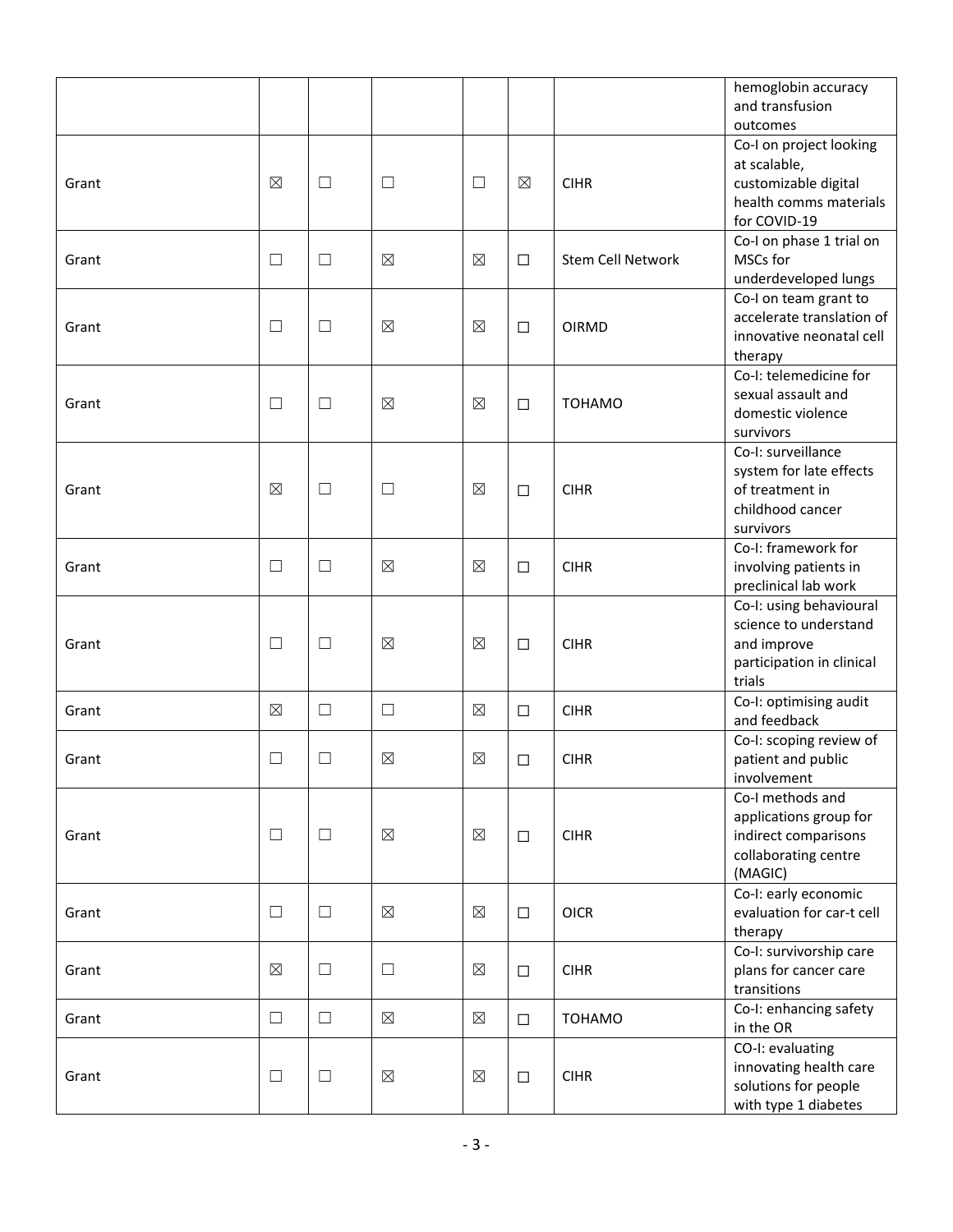| Grant                                                                                                                                            | ⊠           | $\Box$ | $\Box$      | $\boxtimes$ | $\Box$ | <b>CIHR</b>                         | Co-I: supporting primary<br>care to optimise<br>patients with complex<br>needs       |
|--------------------------------------------------------------------------------------------------------------------------------------------------|-------------|--------|-------------|-------------|--------|-------------------------------------|--------------------------------------------------------------------------------------|
| Grant                                                                                                                                            | ⊠           | $\Box$ | $\Box$      | $\boxtimes$ | $\Box$ | <b>Chief Scientist Office</b>       | Co-I: developing theory-<br>based interventions to<br>minimize dropouts in<br>trials |
| Grant                                                                                                                                            | ⊠           | $\Box$ | $\Box$      | $\boxtimes$ | $\Box$ | UK NIHR                             | Co-I enabling<br>retinopathy screening                                               |
| Grant                                                                                                                                            | $\Box$      | $\Box$ | $\boxtimes$ | $\boxtimes$ | $\Box$ | Genome Canada                       | Co-I: IBD research                                                                   |
| Grant                                                                                                                                            | $\Box$      | $\Box$ | $\boxtimes$ | $\boxtimes$ | $\Box$ | CANet                               | Co-I: decreasing<br>admissions for acute<br>atrial fibrillation                      |
| Grant                                                                                                                                            | ⊠           | $\Box$ | $\Box$      | $\boxtimes$ | $\Box$ | <b>CIHR</b>                         | Co-I: Ontario<br>implementation lab                                                  |
| Consulting                                                                                                                                       | ⊠           | □      | $\Box$      | $\Box$      | $\Box$ | Click or tap here to<br>enter text. | Click or tap here to<br>enter text.                                                  |
| Board membership                                                                                                                                 | $\boxtimes$ | □      | $\Box$      | $\Box$      | $\Box$ | Click or tap here to<br>enter text. | Click or tap here to<br>enter text.                                                  |
| Employment                                                                                                                                       | ⊠           | $\Box$ | $\Box$      | $\Box$      | $\Box$ | Click or tap here to<br>enter text. | Click or tap here to<br>enter text.                                                  |
| Payment for lectures<br>including service on speaker<br>bureaus                                                                                  | $\boxtimes$ | □      | $\Box$      | □           | $\Box$ | Click or tap here to<br>enter text. | Click or tap here to<br>enter text.                                                  |
| Payment for manuscript<br>preparation                                                                                                            | $\boxtimes$ | □      | $\Box$      | $\Box$      | □      | Click or tap here to<br>enter text. | Click or tap here to<br>enter text.                                                  |
| Patents                                                                                                                                          | ⊠           | $\Box$ | $\Box$      | $\Box$      | $\Box$ | Click or tap here to<br>enter text. | Click or tap here to<br>enter text.                                                  |
| Royalties                                                                                                                                        | ⊠           | $\Box$ | $\Box$      | □           | □      | Click or tap here to<br>enter text. | Click or tap here to<br>enter text.                                                  |
| Payment for development of<br>educational presentations                                                                                          | ⊠           | $\Box$ | $\Box$      | $\Box$      | □      | Click or tap here to<br>enter text. | Click or tap here to<br>enter text.                                                  |
| Fees for participation in<br>review activities such as data<br>monitoring boards, statistical<br>analysis, end point<br>committees, and the like | ⊠           | $\Box$ | П           | □           | $\Box$ | Click or tap here to<br>enter text. | Click or tap here to<br>enter text.                                                  |
| Payment for writing or<br>reviewing any reports or<br>publications                                                                               | $\boxtimes$ | $\Box$ | $\Box$      | $\Box$      | $\Box$ | Click or tap here to<br>enter text. | Click or tap here to<br>enter text.                                                  |
| Provision of writing<br>assistance, equipment,<br>software, or administrative<br>support                                                         | $\boxtimes$ | $\Box$ | $\Box$      | $\Box$      | $\Box$ | Click or tap here to<br>enter text. | Click or tap here to<br>enter text.                                                  |
| Expert testimony                                                                                                                                 | ⊠           | $\Box$ | $\Box$      | $\Box$      | $\Box$ | Click or tap here to<br>enter text. | Click or tap here to<br>enter text.                                                  |
| Stock/stock options                                                                                                                              | ⊠           | $\Box$ | $\Box$      | $\Box$      | $\Box$ | Click or tap here to<br>enter text. | Click or tap here to<br>enter text.                                                  |
| Support for<br>travel/accommodations/<br>meeting expenses                                                                                        | $\boxtimes$ | $\Box$ | $\Box$      | $\Box$      | $\Box$ | Click or tap here to<br>enter text. | Click or tap here to<br>enter text.                                                  |